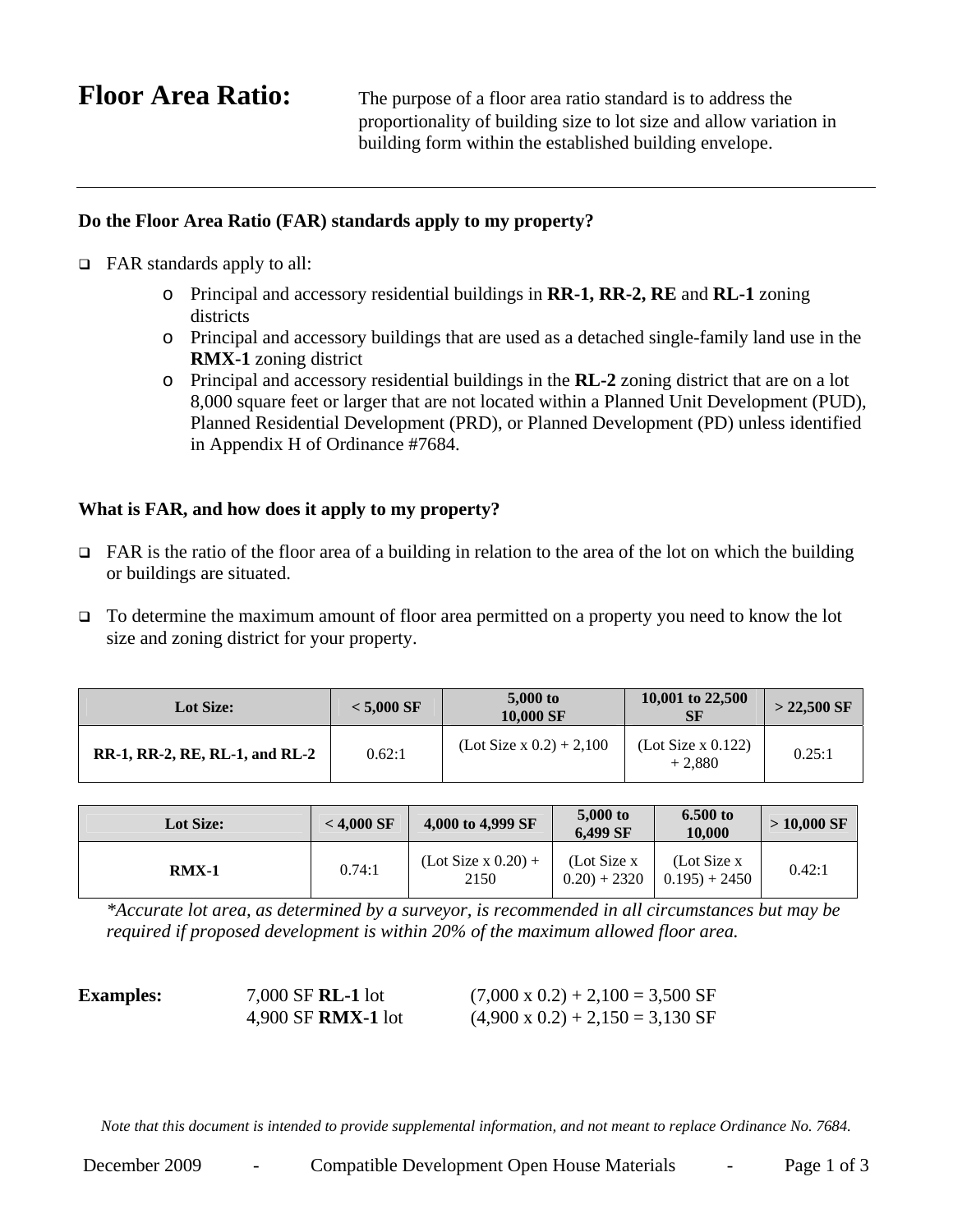## **How is the FAR measured?**

- Portions of buildings that count toward the maximum amount of floor area permitted **includes**:
	- o The total square footage of all above grade levels measured to the outside surface of the exterior framing or to the outside surface of the exterior walls if there is no exterior framing.
	- o **Partially exposed lower levels** contribute to the maximum amount of floor area proportional to the amount of the lower level that is exposed by more than 3' measured above adjacent finished grade to the bottom of the framed ceiling above.



*\*Wall area A is partially exposed above grade by three feet or less. Wall area B is exposed above grade by more than three feet.* 

**Example:** (Length of wall **B**) / (Length of wall  $\mathbf{A} + \mathbf{B}$ ) = The percent of floor area

- calculated towards FAR.
- o **High volume spaces** contribute to the maximum amount of floor area permitted depending on the height of the space measured from the distance between the floor and the bottom of the framed ceiling directly above it.
	- Spaces 16' or more are counted twice
	- Spaces 26' or more are counted 3 times
	- Up to 150 square feet of a stairwell may be exempt from counting as a high volume space



*Note that this document is intended to provide supplemental information, and not meant to replace Ordinance No. 7684.*